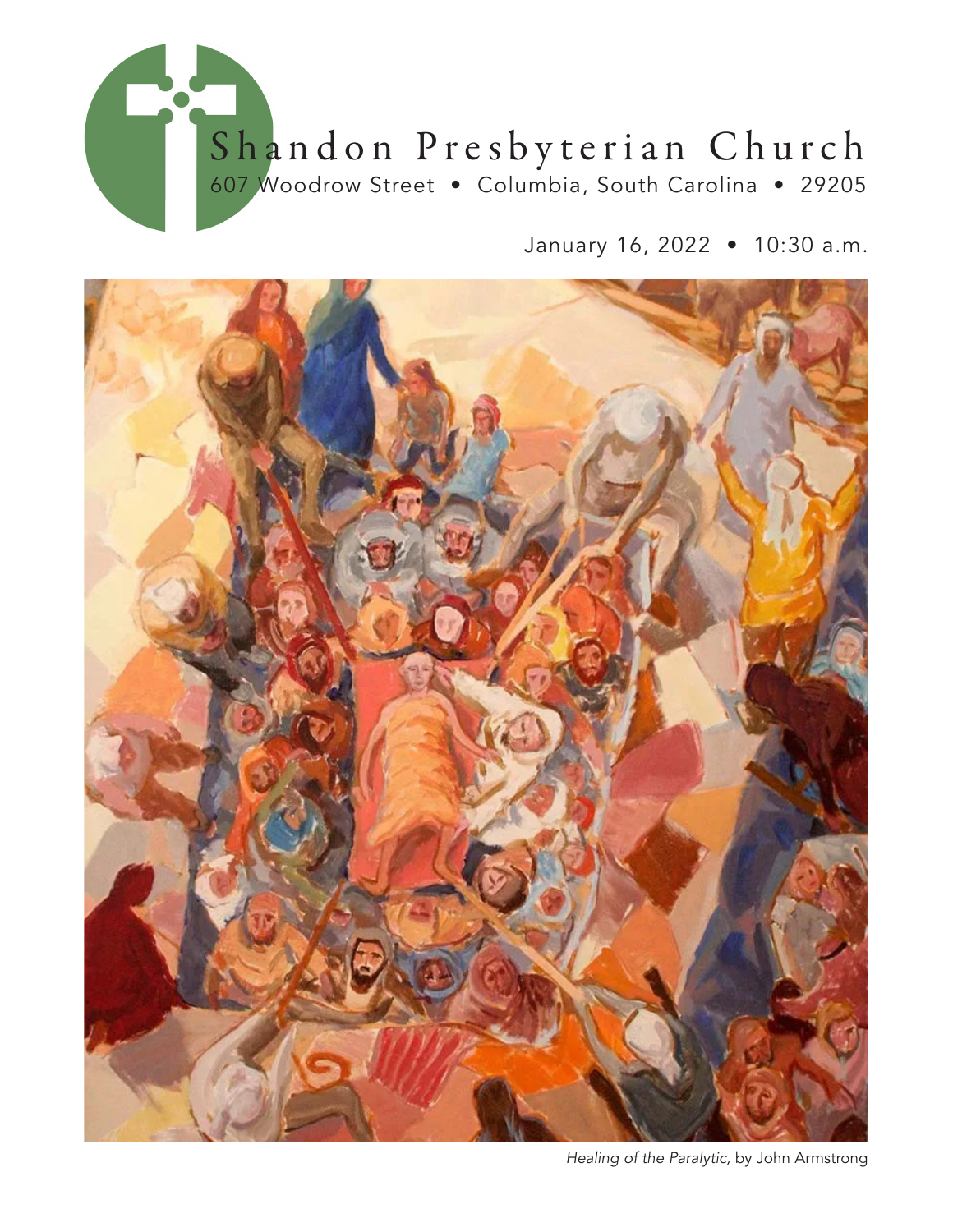#### Welcome to Shandon Presbyterian Church

Whether you are a first-time visitor or a long-time member . . . Whether you are familiar with our traditions or still find it all a bit strange . . . Whether you grew up Presbyterian or Baptist or Jewish or agnostic . . .

Whether you are in search of comfort or wanting to be challenged . . .

Whatever reason brought you to worship today, you are welcome here. We take seriously Jesus' instructions to love God, love one another, and love our neighbors. We don't all look alike, act alike, or think alike. We don't all read the Bible the same way. We bring different questons and carry different burdens. But every Sunday, we worship together as one unified community.

Our worship style is traditional and true to our Reformed heritage. At the same time, we seek to bring our faith into conversation with the world around us and the events of our lives. We sing with joy and we pray with honesty.

Hospitality is important and friendship is holy. That's why we gather for fellowship, cookies, and lemonade on the Church Lawn after worship. Please join us. We think you'll find us to be a warm, approachable group of people trying our best to live like Jesus teaches. If you're looking for a perfect church, we aren't it. We're real people, and we do the very best we can, but we don't always get it right. We understand how much we all need grace in our lives. And we believe that God's love, which never gives up and never lets go, is for everyone. Including you.

There is a place for you here. Welcome home.

Rev. Jenny McDevitt Senior Pastor

### Welcoming Children

Children are always welcome in worship! Families are welcome to sit anywhere in the Sanctuary, though little ones are often more engaged when they are able to see everything going on. We understand that children come fully equipped with wiggles, giggles, questions and noises. Your child's presence among us is a gift. We include a time especially for children as part of each worship service. Child care is available in Room 107 for kindergarten-aged children and younger, if that is your preference. For more information about children's and family ministries, please contact Rev. John Cook at jcook@shandonpresbyterian.org.

### Current Covid-19 Protocols

At Shandon Presbyterian Church, your health and safety is extremely important to us. So, too, is the health and safety of our community. Presently, masks are required during all worship services. Eating and drinking takes place outdoors, where masks are optional. The most upto-date studies have demonstrated that when masks are worn properly, singing is safe. Social distancing remains in place. Our worship services are still somewhat altered to accommodate this.

We love our neighbors and we believe these practices are the best way to put that love into action. Our paid staff are fully vaccinated. We encourage vaccination for all who are eligible.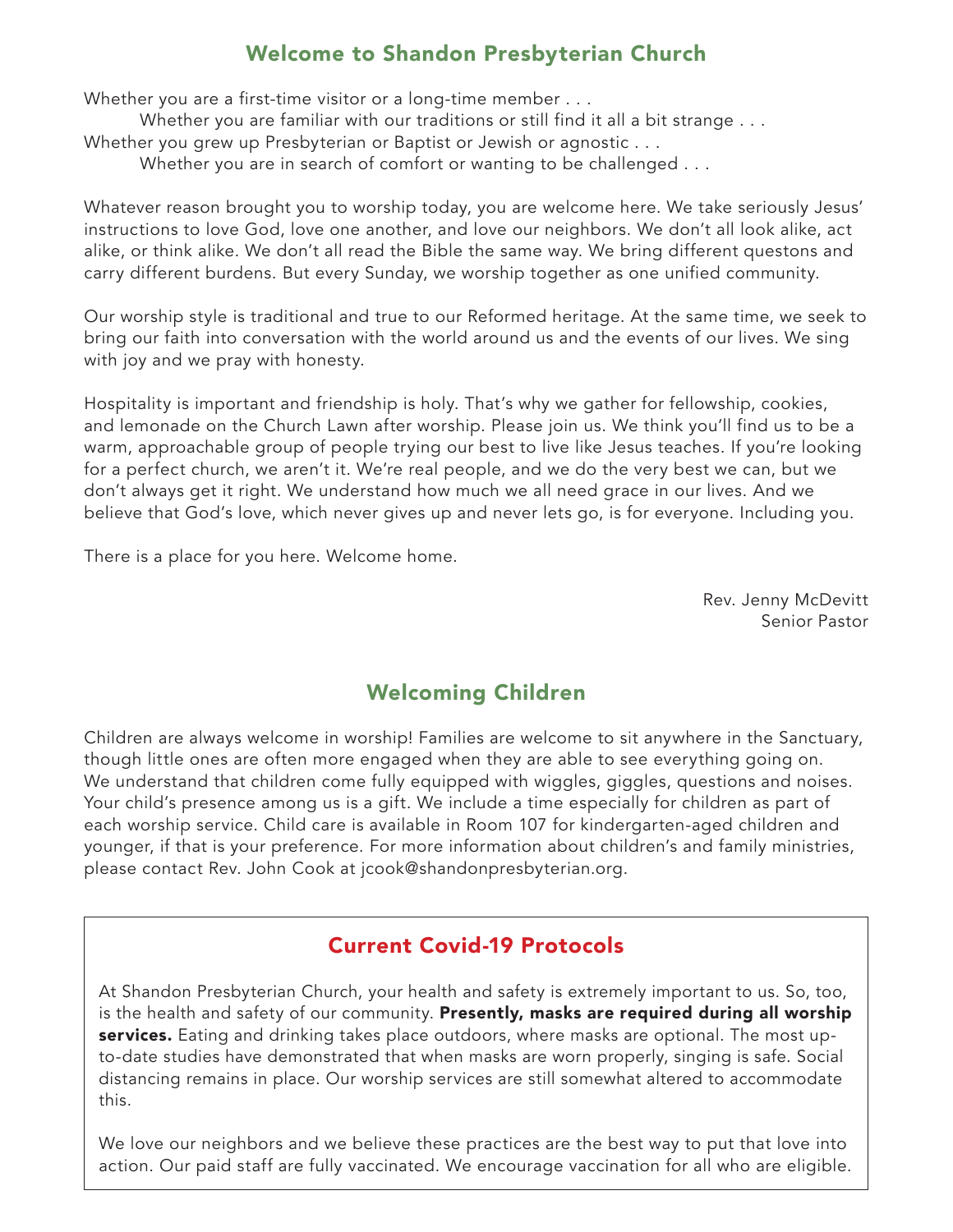# Gathering Around the Word

| Prelude<br>Matthew McCall            | Cantilene<br><b>GABRIEL PIERNE</b>                                                                                                                                                                                                                                                                                                                                                                                                                                                                                                                                                                                               |
|--------------------------------------|----------------------------------------------------------------------------------------------------------------------------------------------------------------------------------------------------------------------------------------------------------------------------------------------------------------------------------------------------------------------------------------------------------------------------------------------------------------------------------------------------------------------------------------------------------------------------------------------------------------------------------|
| Welcome<br>Rev. Jenny McDevitt       |                                                                                                                                                                                                                                                                                                                                                                                                                                                                                                                                                                                                                                  |
| * Call to Worship                    | It is a brand new day.<br>When the sun rises,<br>creation catches its breath and chaos recedes.<br>It is a brand new day.<br>When God speaks,<br>our hearts leap and our demons slither away.<br>It is a brand new day.<br>When we worship,<br>we practice peace and God's love welcomes us home.<br>Let us praise God together!<br>Let us praise the God of this new day!                                                                                                                                                                                                                                                       |
| * Hymn 35                            | Praise Ye, the Lord the Almighty<br>LOBE DEN HERREN                                                                                                                                                                                                                                                                                                                                                                                                                                                                                                                                                                              |
| Call to Confession<br>Rev. John Cook |                                                                                                                                                                                                                                                                                                                                                                                                                                                                                                                                                                                                                                  |
| Prayer of Confession                 | <b>Gracious God,</b><br>Forgive us when we misunderstand you.<br>Too often we think your love is transactional -<br>that we can earn it if we are good enough.<br>Too often we think your grace is partial -<br>that it is too good to be true for someone like us.<br>Too often we think your help is conditional -<br>that it comes only after<br>we have exhausted our own efforts.<br>Forgive us every time we think we are responsible<br>for our own salvation<br>and every time we think others<br>are responsible for their own.<br>Remind us once again that no one<br>is ever outside your embrace.<br>(Silent prayer) |

Assurance of God's Grace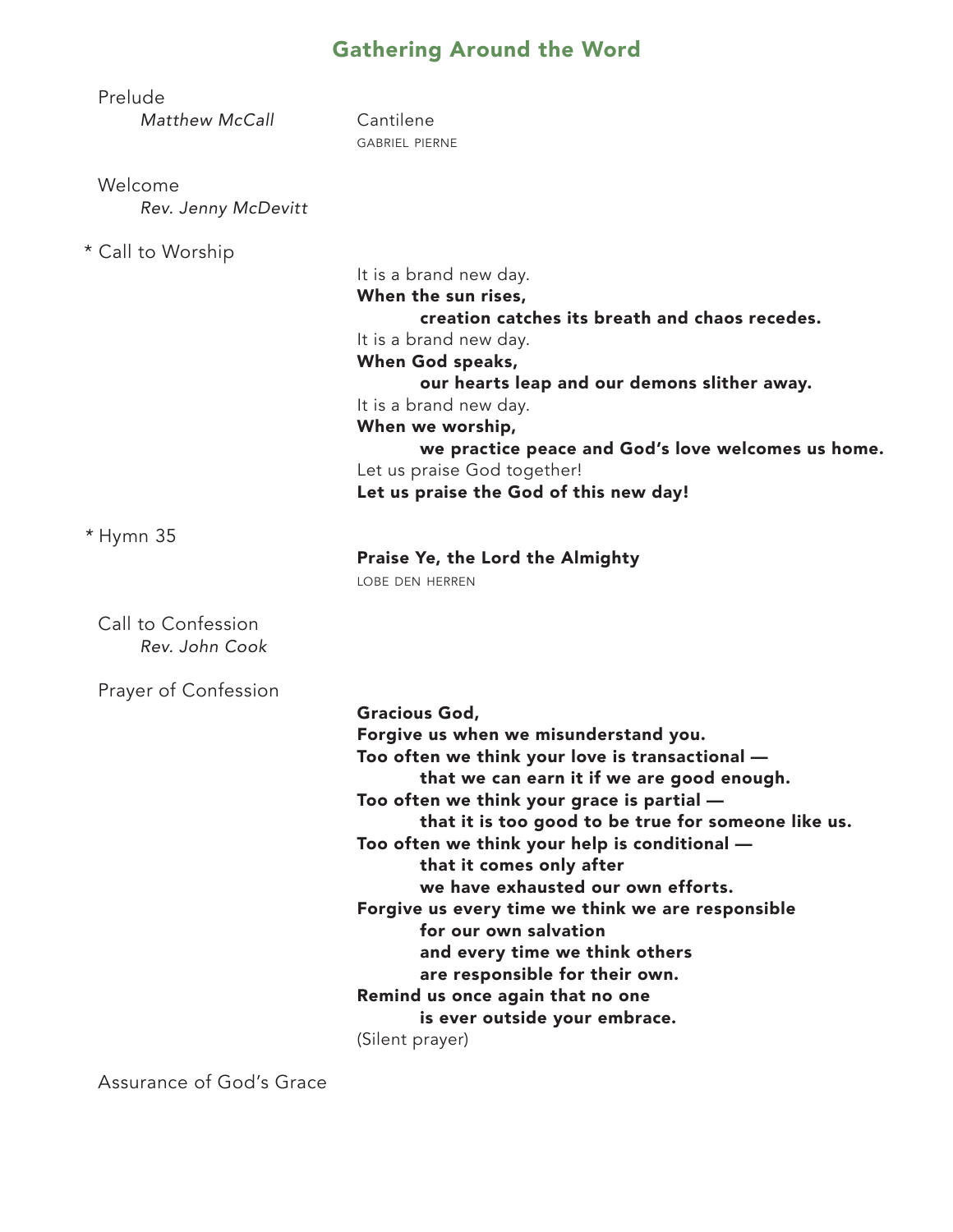Response

 Glory to God gloria (taize)

Glory to God, glory to God, glory in the highest! Glory to God, glory to God, alleluia, alleluia!

Passing of the Peace

The peace of our Lord Jesus Christ be with you! And also with you!

## Proclaiming the Word

The Word with Children

Prayer for Illumination

Scripture Lesson

Mark 2:1-12

When he returned to Capernaum after some days, it was reported that he was at home. So many gathered around that there was no longer room for them, not even in front of the door; and he was speaking the word to them. Then some people came, bringing to him a paralyzed man, carried by four of them. And when they could not bring him to Jesus because of the crowd, they removed the roof above him; and after having dug through it, they let down the mat on which the paralytic lay. When Jesus saw their faith, he said to the paralytic, "Son, your sins are forgiven." Now some of the scribes were sitting there, questioning in their hearts, "Why does this fellow speak in this way? It is blasphemy! Who can forgive sins but God alone?" At once Jesus perceived in his spirit that they were discussing these questions among themselves; and he said to them, "Why do you raise such questions in your hearts? Which is easier, to say to the paralytic, 'Your sins are forgiven,' or to say, 'Stand up and take your mat and walk'? But so that you may know that the Son of Man has authority on earth to forgive sins" — he said to the paralytic — "I say to you, stand up, take your mat and go to your home." And he stood up, and immediately took the mat and went out before all of them; so that they were all amazed and glorified God, saying, "We have never seen anything like this!"

> This is the Word of God for the people of God. Thanks be to God.

Sermon

*Rev. Jenny McDevitt* Things Jesus Never Said: God Helps Those Who Help Themselves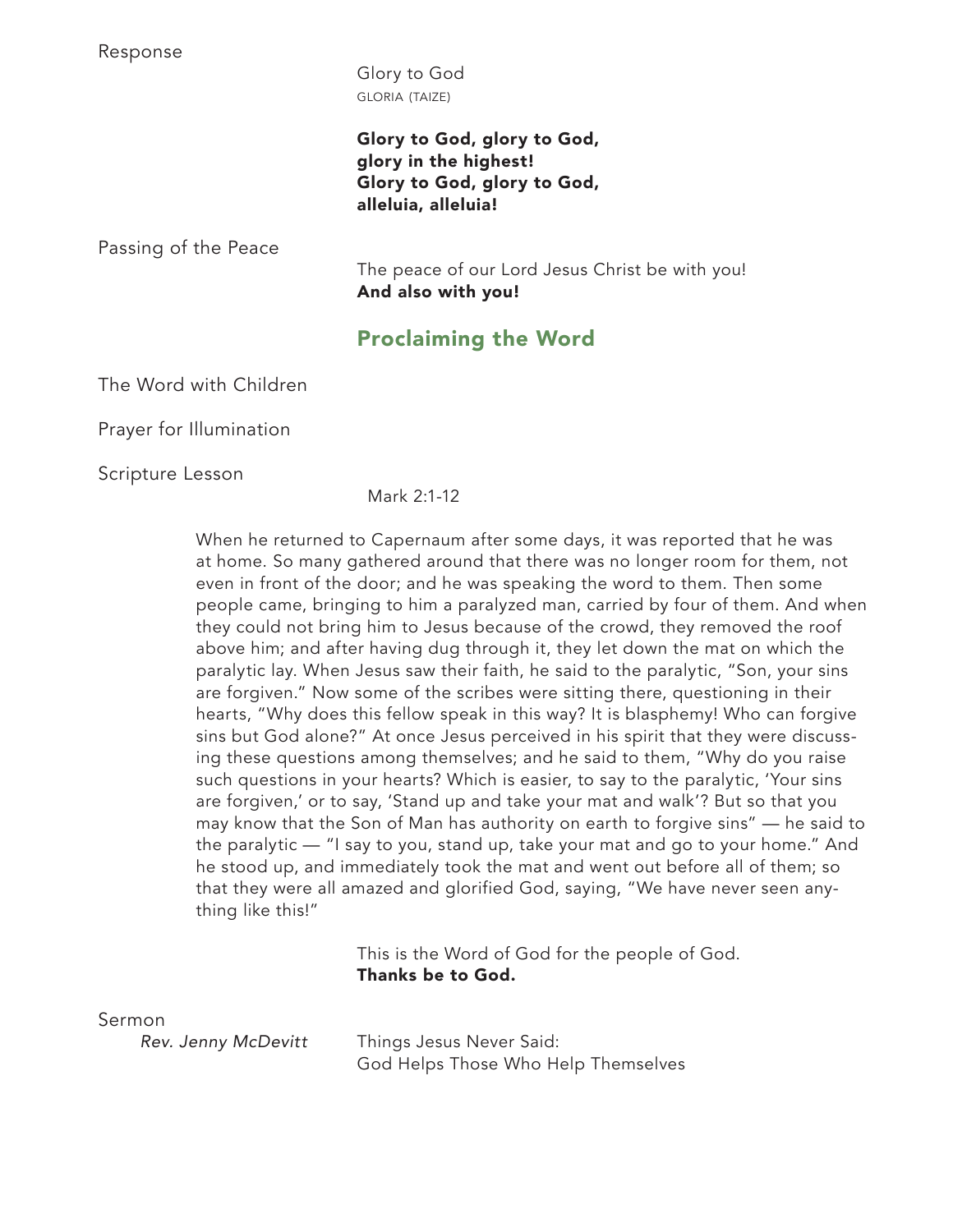# Responding to the Word

| * Hymn 435                                         | There's a Wideness in God's Mercy<br><b>IN BABILONE</b>                                                                                                                                                                                                                                                                                                                                              |
|----------------------------------------------------|------------------------------------------------------------------------------------------------------------------------------------------------------------------------------------------------------------------------------------------------------------------------------------------------------------------------------------------------------------------------------------------------------|
| Prayers of the People                              |                                                                                                                                                                                                                                                                                                                                                                                                      |
| The Lord's Prayer                                  | Our Father, who art in heaven, hallowed be thy name;<br>thy kingdom come, thy will be done,<br>on earth as it is in heaven.<br>Give us this day our daily bread;<br>and forgive us our debts, as we forgive our debtors;<br>and lead us not into temptation,<br>but deliver us from evil.<br>For thine is the kingdom, and the power, and the glory,<br>forever.<br>Amen.                            |
| Offering                                           | You may also give by texting SHANDONPC to 73256<br>or visiting our website, shandonpresbyterian.org.                                                                                                                                                                                                                                                                                                 |
| Anthem<br>Chancel Choir<br>DR. JABARIE GLASS, DIR. | O Love<br>ELAINE HAGENBERG<br>O Love, that will not let me go;<br>O Love, I rest my weary soul in thee;<br>I give thee back the life I owe,<br>that in thy ocean depths its flow may richer fuller be.<br>O Joy, that seeks me through the pain;<br>O Joy, I cannot close my heart to thee;<br>I trace the rainbow through the rain<br>and feel the promise is not vain that morn shall tearless be. |
| * Doxology                                         | <b>Praise God, from Whom All Blessings Flow</b><br><b>OLD HUNDREDTH</b><br>Praise God, from whom all blessings flow;<br>praise God, all creatures here below;<br>praise God above, ye heavenly host;<br>praise Father, Son, and Holy Ghost. Amen.                                                                                                                                                    |

\* Prayer of Dedication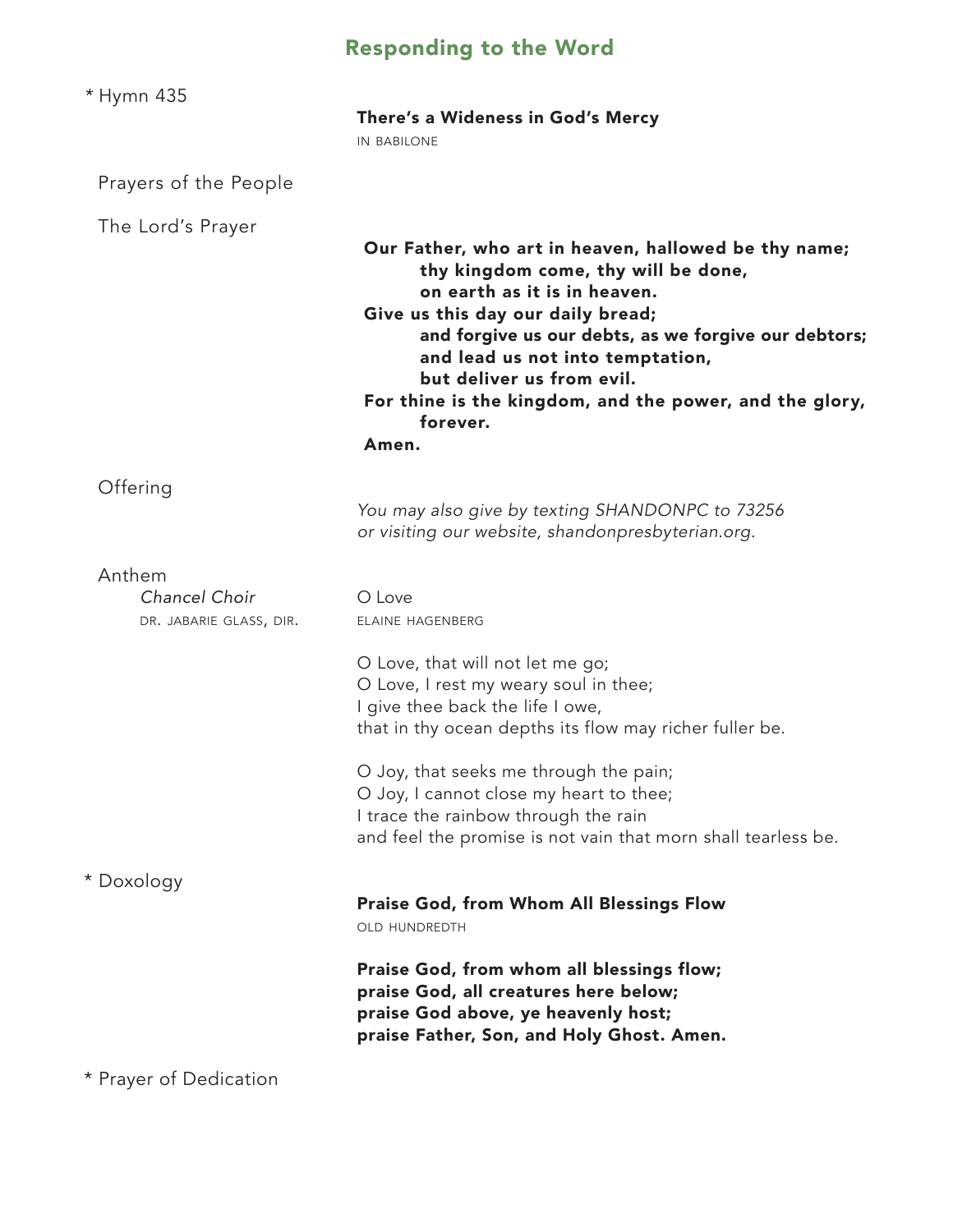*\** Hymn 547

#### Go, My Children, with My Blessing

ar hyd y nos

\* Benediction

Postlude

Lobe Den Herren ARR. JOHANN GOTTFRIED WALTHER

### Worship Notes

LEADING WORSHIP TODAY are Matthew McCall, Rev. Jenny McDevitt, Rev. John Cook, and the Chancel Choir under the direction of Dr. Jabarie Glass.

**TODAY'S LITURGY** — The Call to Worship and Prayer of Confession were written by Rev. Jenny McDevitt.

COVER ART — John Armstrong (1893-1973) was a British artist and muralist who also designed for film and theater productions. He is most notable for his surrealist paintings. His father was a clergyman, which may explain his religious compositions later in his career. While no statement from the artist is available, this was chosen as today's cover art for its point of view. Armstrong captures the scene from above the roof looking down, rather than from inside the house, looking up. As a result, we see not only how many individuals are in the house, but also how many are involved in lowering the man toward Jesus.

**AFTER WORSHIP TODAY** join us outside for cookies, coffee and other refreshments. Additionally, a deacon will be present at the Memorial Garden to receive prayer concerns.

#### Announcements

**MEMORIAL GARDEN PRAYER** — Work to repair and restore our Memorial Garden will begin the week of January 17. Join us immediately following the 10:30 a.m. worship service today for a brief time of prayer to bless that work and honor all those whose earthly remains dwell in that sacred space.

**BLOOD DRIVE AT SHANDON** — An American Red Cross blood drive will be held 9 a.m. to 1 p.m. Sunday, January 23, in Shandon's Activity Center. Red Cross professionals will be available to assist you in giving blood in a clinically sanitized environment. You must register to participate. Sign up online at redcrossblood.org, or contact Linda McDonald, 803-530-5154 or lichmac@aol.com. Thank you for giving at this critical time.

ANNUAL CONGREGATIONAL MEETING — Session has called the Annual Congregational Meeting for Sunday, February 13, 2022, immediately following the 10:30 a.m. worship service. The congregation will receive the 2021 annual report and the 2022 budget, elect officers to the class of 2025, and approve the 2022 pastoral terms of call. Documentation will be available beginning January 30.

**DISCOVERY CONVERSATIONS** — The new year is a time of looking ahead and planning. Shandon would like to assess where we've been and, more importantly, where we want to go.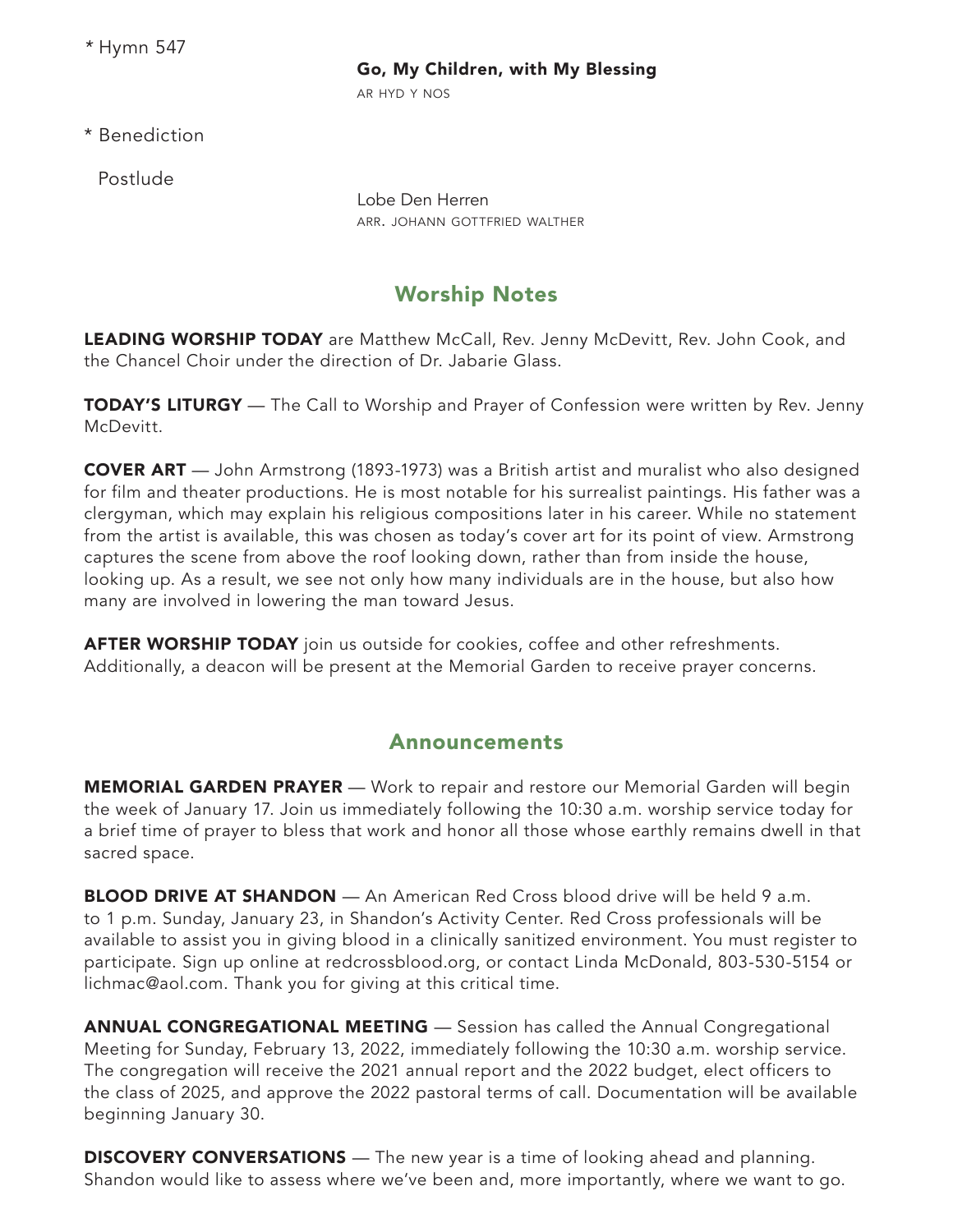Last year, a small gathering of Shandon members and Rev. Jenny McDevitt attended a guiding conference to plan a way to take the pulse of the congregation. In the coming weeks, this group will have one-on-one discussions with a manageable cross-section of the congregation. If you are contacted, we hope you will meet to share your thoughts, prayers, hopes and dreams for the direction of the Shandon family. After these initial conversations, we will plan additional discussions with broader gatherings of congregation members. Our goal is to complete most of these conversations by early this year. Please come with us on this journey.

ADULT EDUCATION CLASSES - The new year will hold a variety of new adult education offerings. Class offerings include:

- Prophets and Popstars: Art, Justice and the Prophetic Imagination, beginning January 23 (see below).
- Major Theologians (Part 1) and Today's Theologians (Part 2).
- Last Acts of Love, addressing end-of-life planning from theological, medical, and legal perspectives.
- A conversation around *No Cure For Being Human (And Other Truths I Need to Know)* by Kate Bowler.

Contact Jenny McDevitt, jmcdevitt@shandonpresbyterian.org, with ideas or for more information.

PROPHETS AND POPSTARS: Art, Justice and the Prophetic Imagination — Biblical prophets functioned as poets and performers, artists and activists. Ezekiel acts out scenes of the siege of Jerusalem, Jonah sings a psalm from the belly of the fish, and Habakkuk asks that we play on stringed instruments. Together, we will examine how biblical prophecy is a creative force and read the prophets as the artists they are and consider how to incorporate creative and prophetic practices in our own lives. Taught by Jackson Ringley, a UofSC student headed to Princeton Seminary in the fall. The class will take place in person at 9:15 a.m. January 23, January 30, February 6 and February 13. Room TBA.

CHILDREN'S AND YOUTH CHOIRS — Shandon has opportunities for children and youth of all ages to join the fun of making music together and in worship. Children's choirs schedule: Arise Choir (ages 4 through first grade) meets 6-6:30 p.m. Wednesdays in Room 224. Shine Choir (second through fifth grades) meets 6:30-7 p.m. Wednesdays in Room 224. Youth Choir (sixth through 12th grades) will resume January 26, meeting 4-5 p.m. Sundays in the Choir Room. Contact Matt McCall, mmccall@shandonpresbyterian.org, for more information.

WEEKEND FOOD BACKPACK PROGRAM — Thanks to many volunteers, the Weekend Backpack Food Program begins its 11th year at Shandon! You can help ensure that students in need have food over the weekends by volunteering now to help pack bags or deliver food to A.C. Moore, Rosewood or Dreher. Sign up at bit.ly/backpackspring2022. For information, contact Rowena Nylund, 803-252-7752, Rnylund@sc.rr.com or text 803-743-7122.

ACOLYTES IN WORSHIP — Each Sunday we begin worship with candles that are lit to represent the presence of the Holy Spirit on the communion table. Children and youth are invited to serve as acolytes to assist in this part of the worship service. To sign up, go to bit. ly/spcacolytes or to our website (worship and music tab). If you have never been an acolyte before, we will help you with everything you need to know. Contact Jenny McDevitt, jmcdevitt@ shandonpresbyterian.org, for more information.